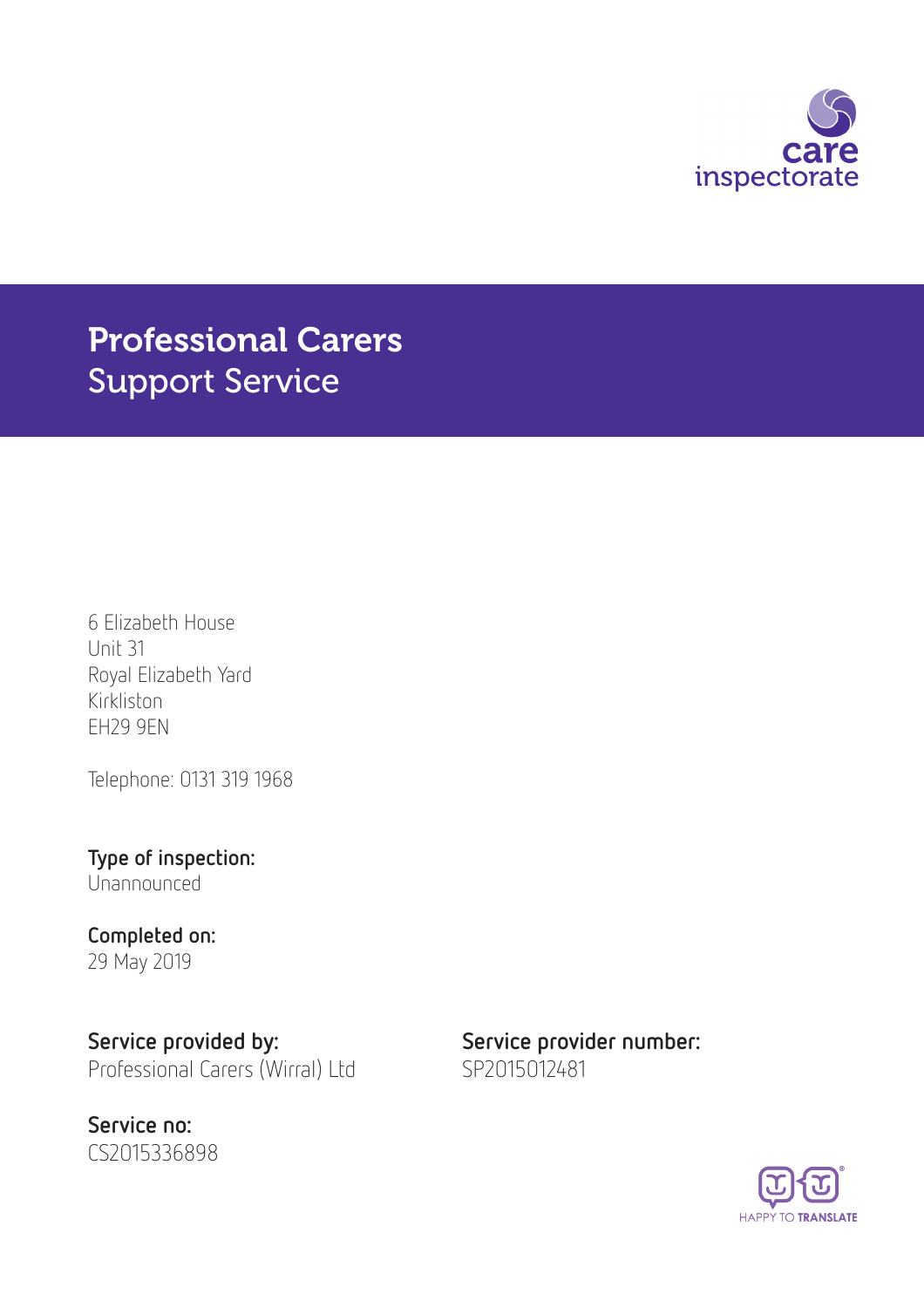#### About the service

Professional Carers is a family run business, with its headquarters (and main operation) in the north-west of England.

This service registered with the Care Inspectorate in July 2015 to provide a support service (care at home) to adults and older people with physical and learning disabilities, sensory impairment, mental health problems including dementia, living in their own homes and in the community.

The service is managed from an office base in Kirkliston, on the outskirts of Edinburgh and is currently delivered to clients in South Queensferry, Ratho and Kirkliston. The service has a registered manager, a care coordinator, two senior carers and a team of care workers.

The aims of the service are:

- To support clients to maintain their independence and quality of life.

- To deliver a service of the highest quality that will improve and sustain the client's overall quality of life.

- To respect each client's right to independence, privacy, dignity, fulfilment and the rights to make informed choices.

- To ensure that each client's needs and values are respected in matters of religion, culture, race or ethnic origin, sexuality and sexual orientation, political affiliation, marital status, parenthood and disabilities or barriers.

- To identify, train and match carers as closely as possible with the client, in order to meet their needs.

- To work in partnership with clients to develop staff members to become experts in meeting their needs in a manner that the client wants.

### What people told us

During the inspection we accompanied care staff on some of their care visits where we met and listened to the views of supported people and some of their relatives. We also received 10 completed care standards questionnaires, some of which were completed by a relative on behalf of a service user.

Overall, people were highly satisfied with the quality of their care and support. Comments included:

"In the short time I have been with Professional Carers I have been much happier and hope it will continue. It is much better than the last company and I am not rushed as before. I have had a team of six carers and another carer has just started. This is so much better than with the previous company. The new carer has shadowed others and has been fine. I am nervous when being hoisted but they all know what they are doing. They are all pleasant, respectful of my dignity and really caring. They try to make me as comfortable as they can. I am very happy with how they look after me but I don't know what training they get. The district nurses have remarked that my skin is being better looked after. The manager has phoned and asked if everything is going ok and has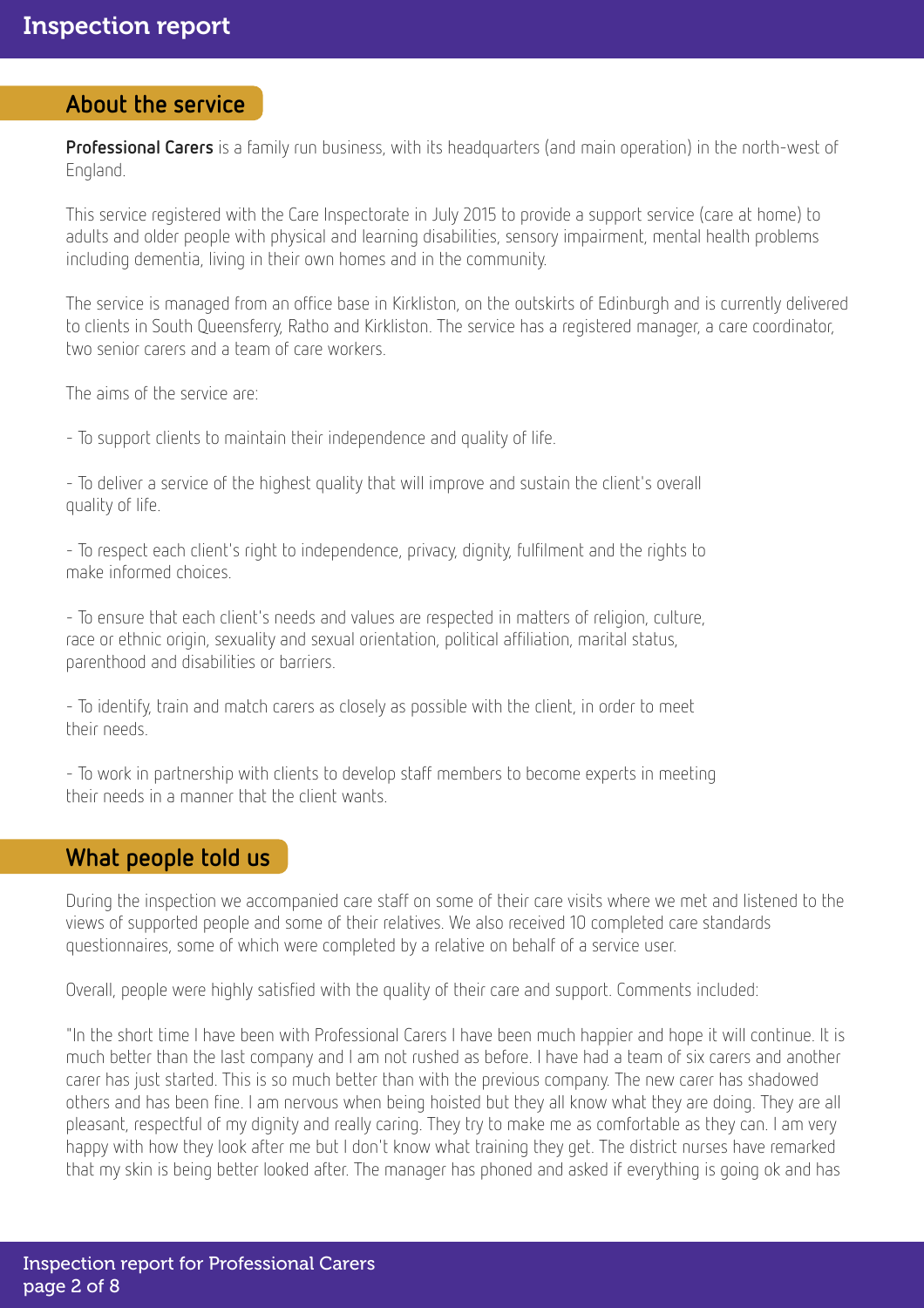visited twice. There has been a staff member from the office here twice to oversee the carers. I am very grateful that the service allows me to remain at home."

"I am very happy overall. The main concern is about getting to know a new person. I'd like to keep all 'my girls' together."

"I am very happy, good support and communication. They're very helpful."

"This company is so much better than the previous service we had. They should be at the top, I recommend them. All the staff are lovely. They really care."

"The staff know what they're doing. I know the manager at the office."

"The manager has mentioned the new Health and Social Care Standards."

"They are better than my previous company, I know who is coming, I have a small number of regular carers and they keep to regular times."

"The staff are lovely. They look after me well and my daughter is pleased."

"Generally the carers are satisfying my expectations. I have no problems leaving (my relative) with the carers. In the short period of time that we have had the service, two carers have been involved. They appeared to have easily got along with her without any problems."

"We are very happy with the quality of care. Everyone is very kind, caring, friendly and encouraging both to mum and myself. We had a meeting with the manager in July 2018 and we had an update with the senior recently. I do know that I could contact the Care Inspectorate, but I cannot imagine ever needing to."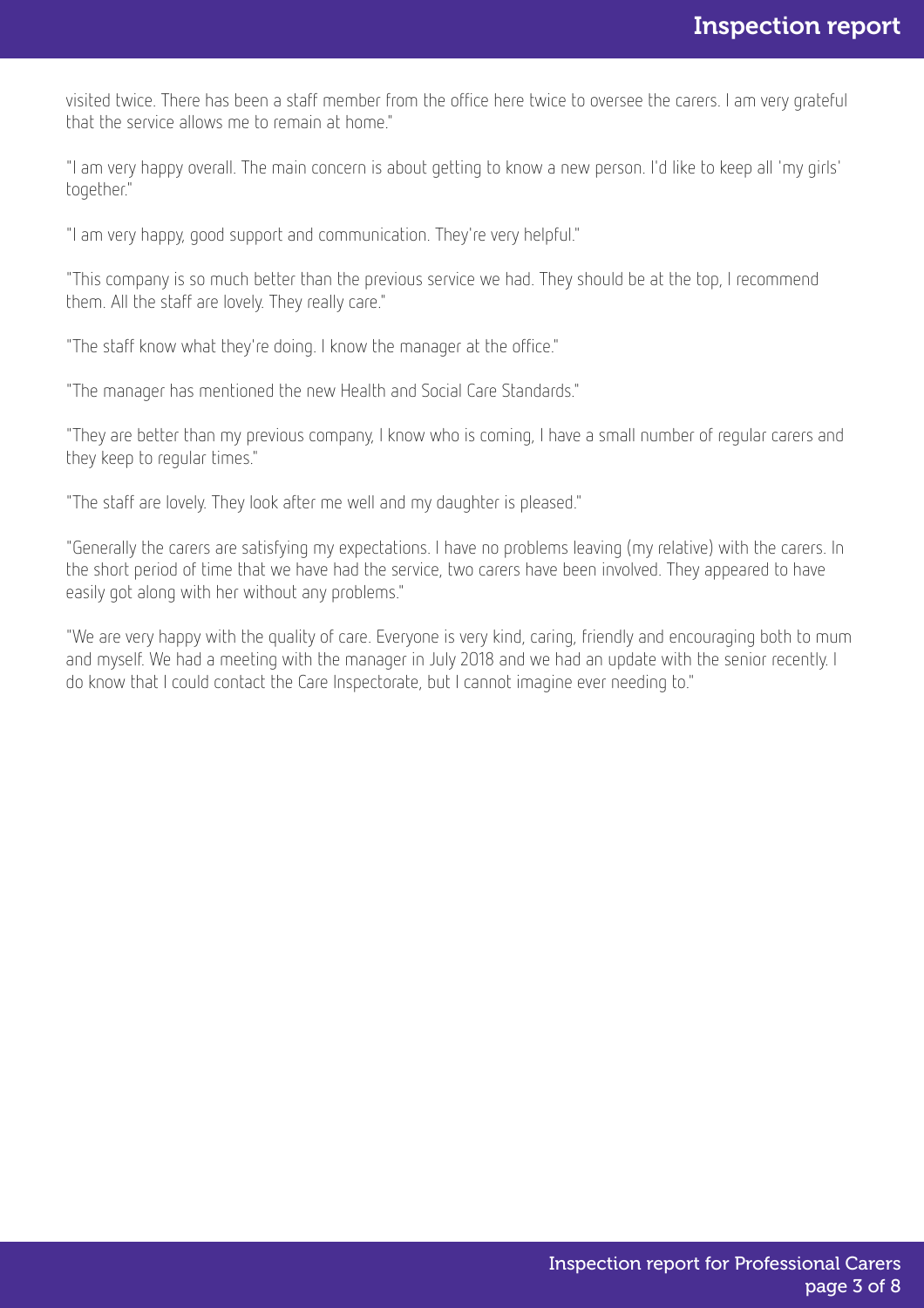#### Self assessment

There was no requirement for the service to provide a self assessment for the inspection year 2019/20. Issues relating to quality assurance, feedback from people using the service and their relatives along with the quality of the service's improvement plan are considered throughout the inspection.

From 1 April 2018, the new Health and Social Care Standards replaced the National Care Standards. These seek to promote and improve outcomes for people who experience care. Services should now be providing support in accordance with these standards.

These are:

- 1: I experience high quality care and support that is right for me.
- 2: I am fully involved in all decisions about my care and support.
- 3: I have confidence in the people who support and care for me.
- 4: I have confidence in the organisation providing my care and support.
- 5: I experience a high quality environment if the organisation provides the premises.

The full standards can be viewed at:

<https://scotgov.publishingthefuture.info/publication/health-and-social-care-standards-my-support-my-life>

## From this inspection we graded this service as:

| Quality of care and support          | 5 - Very Good |
|--------------------------------------|---------------|
| <b>Quality of staffing</b>           | not assessed  |
| Quality of management and leadership | $4 - 600d$    |

# What the service does well

People experienced high quality, safe and compassionate care which met their needs, rights and choices. People told us the service was caring and that they had developed trusting and positive relationships with staff. They felt respected and listened to. They had met managers and had confidence in raising any issues.

People were given clear information about the service and were included in the assessment of their needs and wishes as set out in their personal support plans. Improvements had been made to make sure that support plans were more up to date than at the previous inspection. There were effective ways to communicate any changes to staff so that they had accurate information about people's needs.

People were involved in reviewing their support and had good opportunities to provide feedback on their service. A newsletter had been introduced as a way to keep people informed about the service and there were occasional social events for service users and staff, for instance an up-coming coffee morning was advertised for June.

We could see that people received consistent support from a small team of carers. This meant that staff knew people's routines and choices well and what was important to them. People experienced a personalised service from staff who listened, encouraged and reassured them. People's independence was promoted by staff who encouraged them to do things for themselves, whilst mindful of any risks.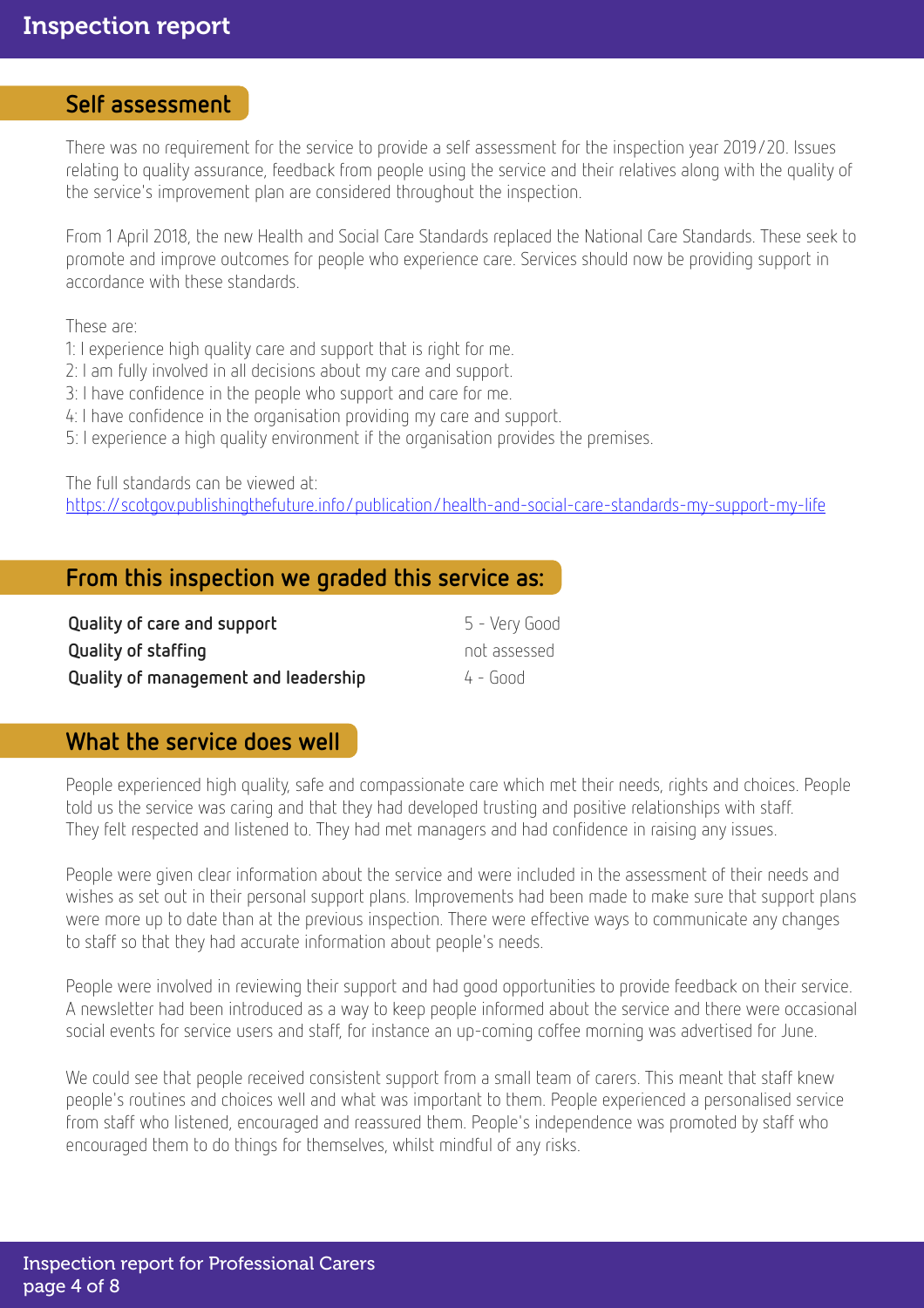People could be reassured that staff were safely recruited. All of the staff we met were motivated to deliver good care and to learn and develop. Staff were observed to be confident working alone or in pairs and confident inducting new staff. They felt well-informed and supported in their role. Staff were kept abreast of news, good practice and policies and procedures with regular bulletins from head office. We were pleased to see that team meetings were more regular. This is especially important for staff who often work alone in order for them to share practice issues and discuss ideas.

There were effective systems to ensure all staff were appropriately registered with the Scottish Social Services Council (SSSC). Training was up to date, including refresher training. The service was making good progress towards achieving a qualified management team and qualified carers.

The service was making a difference to people, helping them keep as well as possible and to remain at home or return home successfully. Examples of positive outcomes included:

- feeling safer with a reliable service and known carers;
- healing pressure ulcers with a better skin care regime;
- referral for day care for someone to reduce social isolation;
- improved hygiene and skin care with trust and confidence to accept help to bathe.

There was good oversight from the office. Managers were well briefed and the care planning system was delivering improvements with compliance reports to monitor that visits took place on time and for the correct length of time. The service reported that there had been no missed visits, which was confirmed by the clients we met.

The service evaluated people's experiences to ensure people received the right care and support to meet their needs and to check that they were satisfied with the quality of the service. We were pleased to hear that the manager had discussed the Health and Social Care Standards with some people.

The service had expanded over the past year and was looking to continue to grow. The manager said that this would continue in a steady way, to ensure that quality was maintained.

## What the service could do better

In order to ensure that people experience care and support based on relevant guidance and best practice the service should review its medication policy and procedures, taking into account guidance from the Care Inspectorate regarding; the role of carers in prompting, assisting or administering medication, medication risk assessments, ongoing competency of care staff in medication handling and use of multi-compartment compliance aids. (See recommendation 1)

We encouraged the service to continue promoting the Health and Social Care Standards with service users and with staff, for instance regular discussion at supervision and team meetings.

We advised that all service users should be offered the service's satisfaction survey (not just a sample) and also suggested giving consideration to the introduction of a relative's survey.

We identified some improvements relating to the findings of a concurrent complaint investigation.

We shared the Care Inspectorate's new quality framework and suggested that the service begins self-evaluation using this framework for continuous improvement.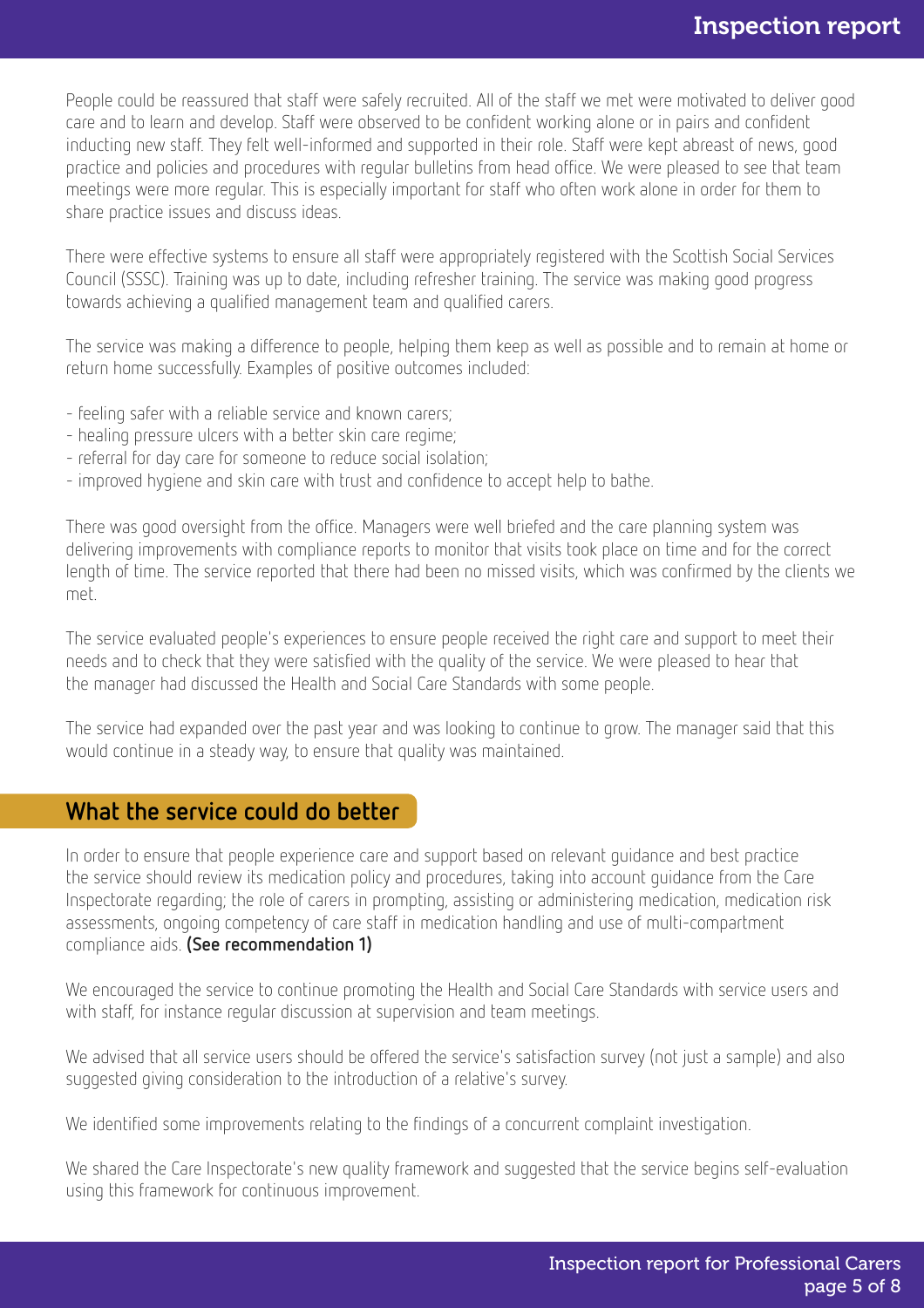#### Requirements

Number of requirements: 0

#### Recommendations

#### Number of recommendations: 1

1. The service should review its medication policy and procedures taking into account guidance from the Care Inspectorate to include, but not be limited to:

- definitions of prompt, assist or administer medication;
- medication risk assessments to determine and record the level of support required;
- good practice guidance on the use of multi-compartment compliance aids;
- systems to regularly assess the competency of care staff in medication handling.

The Health and Social Care Standards have been taken account of in making this recommendation, in particular standard 4.11 - "I experience high quality care and support based on relevant evidence, guidance and best practice."

### **Complaints**

Please see Care Inspectorate website (www.careinspectorate.com) for details of complaints about the service which have been upheld.

# What the service has done to meet any requirements we made at or since the last inspection

## Previous requirements

There are no outstanding requirements.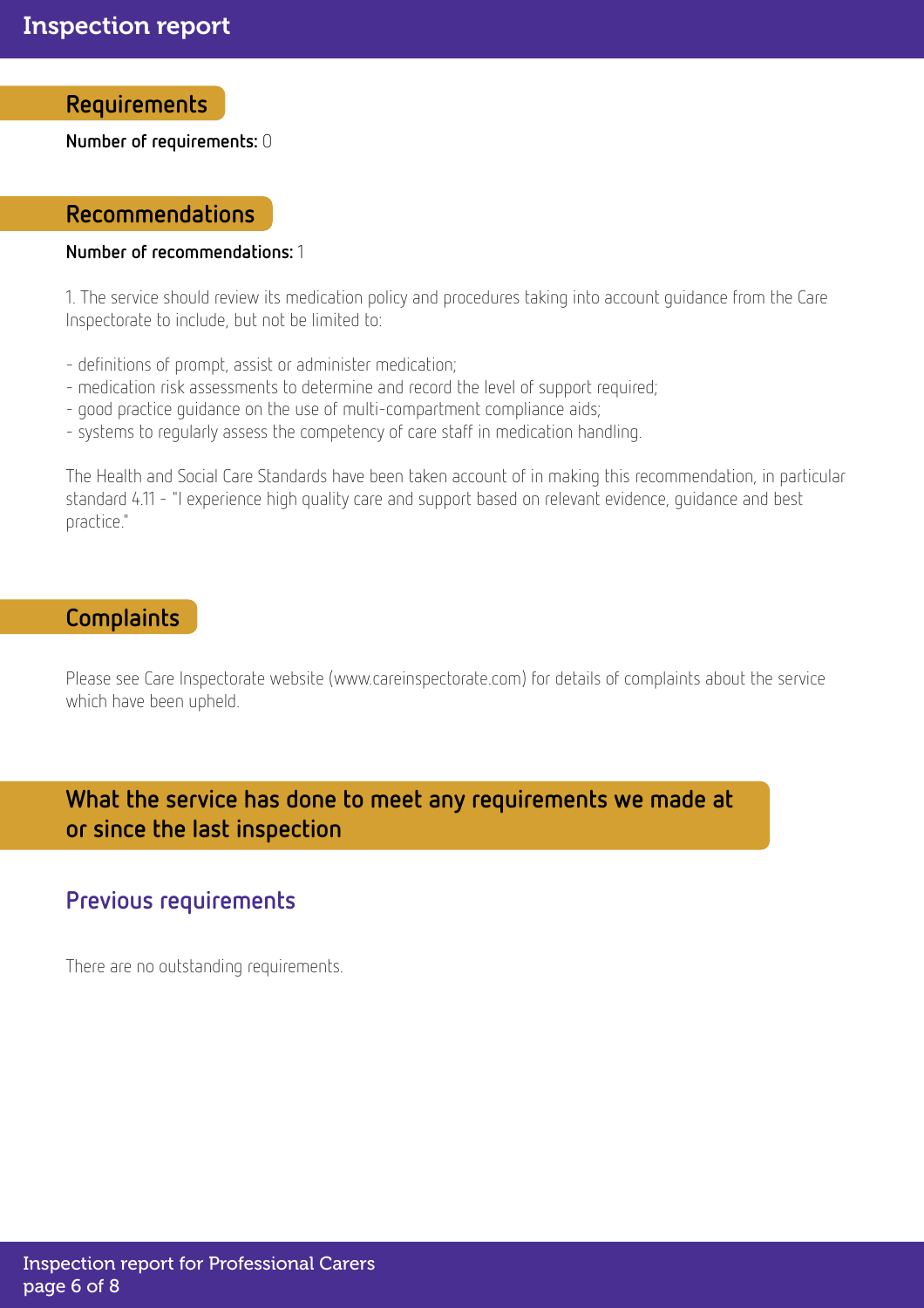# What the service has done to meet any recommendations we made at or since the last inspection

# Previous recommendations

There are no outstanding recommendations.

# Inspection and grading history

| <b>Date</b> | <b>Type</b>                 | Gradings                                                                 |                                                                |
|-------------|-----------------------------|--------------------------------------------------------------------------|----------------------------------------------------------------|
| 22 May 2018 | Announced (short<br>notice) | Care and support<br>Environment<br>Staffing<br>Management and leadership | 5 - Very good<br>Not assessed<br>5 - Very good<br>Not assessed |
| 2 May 2017  | Announced (short<br>notice) | Care and support<br>Environment<br>Staffing<br>Management and leadership | 5 - Very good<br>Not assessed<br>Not assessed<br>5 - Very good |
| 20 Jul 2016 | Unannounced                 | Care and support<br>Environment<br>Staffing<br>Management and leadership | 5 - Very good<br>Not assessed<br>$4 - Good$<br>$4 - Good$      |